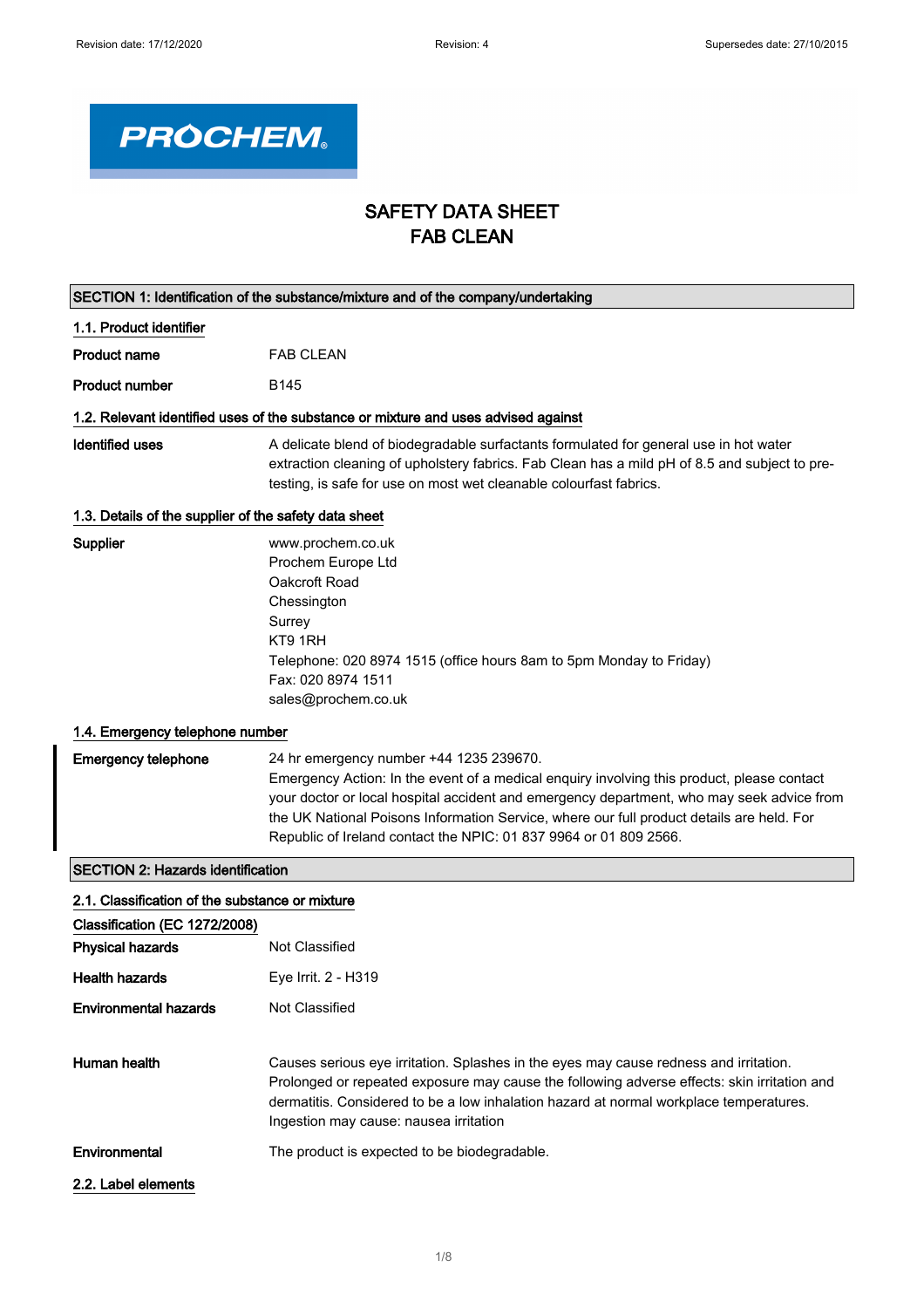#### Hazard pictograms



| Signal word                     | Warning                                                                                                                                                                                                                                                                                                                                                                                                                 |
|---------------------------------|-------------------------------------------------------------------------------------------------------------------------------------------------------------------------------------------------------------------------------------------------------------------------------------------------------------------------------------------------------------------------------------------------------------------------|
| <b>Hazard statements</b>        | H319 Causes serious eye irritation.                                                                                                                                                                                                                                                                                                                                                                                     |
| <b>Precautionary statements</b> | P <sub>102</sub> Keep out of reach of children.<br>P262 Do not get in eyes, on skin, or on clothing.<br>P280 Wear protective gloves/ protective clothing/ eye protection/ face protection.<br>P305+P351+P338 IF IN EYES: Rinse cautiously with water for several minutes. Remove<br>contact lenses, if present and easy to do. Continue rinsing.<br>P337+P313 If eye irritation persists: Get medical advice/attention. |
| Detergent labelling             | 5 - < 15% phosphates, < 5% anionic surfactants, < 5% non-ionic surfactants, < 5% perfumes,<br>Contains DMDM Hydantoin, Iodopropynyl butylcarbamate                                                                                                                                                                                                                                                                      |

### 2.3. Other hazards

See section 8 for details of exposure limits.

| SECTION 3: Composition/information on ingredients                                  |                      |                                                      |          |
|------------------------------------------------------------------------------------|----------------------|------------------------------------------------------|----------|
| 3.2. Mixtures                                                                      |                      |                                                      |          |
| Sodium xylenesulphonate                                                            |                      |                                                      | $1 - 5%$ |
| CAS number: 1300-72-7                                                              | EC number: 215-090-9 | REACH registration number: 01-<br>2119513350-56-XXXX |          |
| Classification<br>Eye Irrit. 2 - H319                                              |                      |                                                      |          |
| Tetrapotassium pyrophosphate                                                       |                      |                                                      | $1 - 5%$ |
| CAS number: 7320-34-5                                                              | EC number: 230-785-7 | REACH registration number: 01-<br>2119489369-18-XXXX |          |
| Classification<br>Eye Irrit. 2 - H319                                              |                      |                                                      |          |
| Alcohols C9-11, ethoxylated                                                        |                      |                                                      | $3%$     |
| CAS number: 68439-46-3                                                             | EC number: 614-482-0 |                                                      |          |
| Classification<br>Acute Tox. 4 - H302<br>Eye Dam. 1 - H318                         |                      |                                                      |          |
| The Full Text for all R-Phrases and Hazard Statements are Displayed in Section 16. |                      |                                                      |          |

SECTION 4: First aid measures

### 4.1. Description of first aid measures

Inhalation Move affected person to fresh air and keep warm and at rest in a position comfortable for breathing. Get medical attention if any discomfort continues.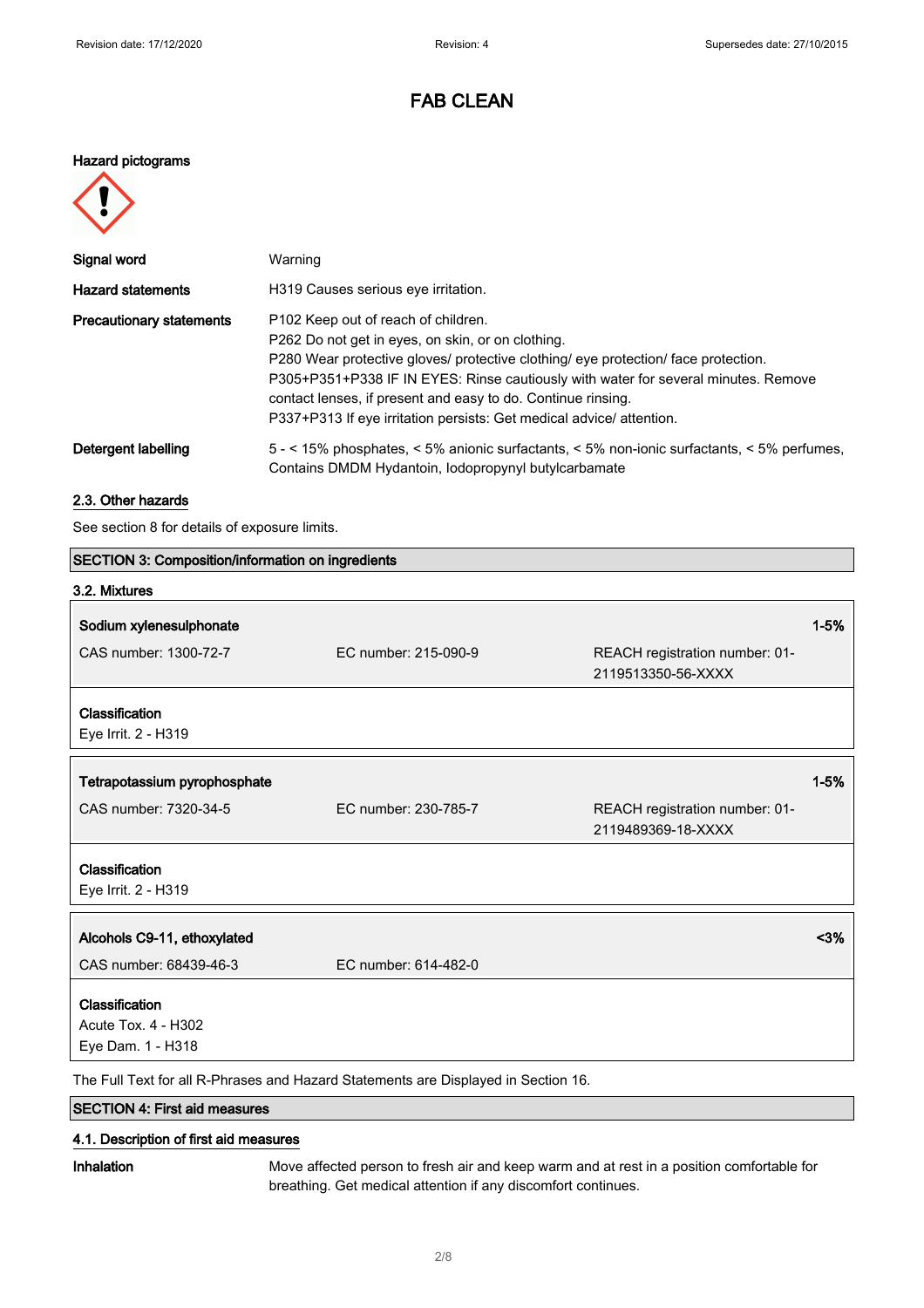| Ingestion                                                  | Do not induce vomiting. Rinse mouth thoroughly with water. Give plenty of water to drink.<br>Never give anything by mouth to an unconscious person. Get medical attention.                                                                                             |  |
|------------------------------------------------------------|------------------------------------------------------------------------------------------------------------------------------------------------------------------------------------------------------------------------------------------------------------------------|--|
| Skin contact                                               | Rinse immediately with plenty of water. Get medical attention if irritation persists after<br>washing.                                                                                                                                                                 |  |
| Eye contact                                                | Rinse immediately with plenty of water. Remove any contact lenses and open eyelids wide<br>apart. Continue to rinse for at least 15 minutes. Get medical attention if any discomfort<br>continues.                                                                     |  |
|                                                            | 4.2. Most important symptoms and effects, both acute and delayed                                                                                                                                                                                                       |  |
| <b>Skin contact</b>                                        | Prolonged skin contact may cause redness and irritation.                                                                                                                                                                                                               |  |
| Eye contact                                                | Causes serious eye irritation.                                                                                                                                                                                                                                         |  |
|                                                            | 4.3. Indication of any immediate medical attention and special treatment needed                                                                                                                                                                                        |  |
| <b>Specific treatments</b>                                 | Treat symptomatically.                                                                                                                                                                                                                                                 |  |
| <b>SECTION 5: Firefighting measures</b>                    |                                                                                                                                                                                                                                                                        |  |
| 5.1. Extinguishing media                                   |                                                                                                                                                                                                                                                                        |  |
| Suitable extinguishing media                               | The product is not flammable. Use fire-extinguishing media suitable for the surrounding fire.<br>Water spray, dry powder or carbon dioxide.                                                                                                                            |  |
| 5.2. Special hazards arising from the substance or mixture |                                                                                                                                                                                                                                                                        |  |
| Specific hazards                                           | No unusual fire or explosion hazards noted.                                                                                                                                                                                                                            |  |
| <b>Hazardous combustion</b><br>products                    | Thermal decomposition or combustion products may include the following substances: Oxides<br>of carbon.                                                                                                                                                                |  |
| 5.3. Advice for firefighters                               |                                                                                                                                                                                                                                                                        |  |
| Special protective equipment<br>for firefighters           | Wear positive-pressure self-contained breathing apparatus (SCBA) and appropriate protective<br>clothing.                                                                                                                                                               |  |
| <b>SECTION 6: Accidental release measures</b>              |                                                                                                                                                                                                                                                                        |  |
|                                                            | 6.1. Personal precautions, protective equipment and emergency procedures                                                                                                                                                                                               |  |
| <b>Personal precautions</b>                                | Wear protective clothing as described in Section 8 of this safety data sheet.                                                                                                                                                                                          |  |
| 6.2. Environmental precautions                             |                                                                                                                                                                                                                                                                        |  |
| <b>Environmental precautions</b>                           | Do not discharge into drains or watercourses or onto the ground.                                                                                                                                                                                                       |  |
| 6.3. Methods and material for containment and cleaning up  |                                                                                                                                                                                                                                                                        |  |
| Methods for cleaning up                                    | Absorb spillage with non-combustible, absorbent material. Collect and place in suitable waste<br>disposal containers and seal securely. Dispose of waste to licensed waste disposal site in<br>accordance with the requirements of the local Waste Disposal Authority. |  |
| 6.4. Reference to other sections                           |                                                                                                                                                                                                                                                                        |  |
| Reference to other sections                                | For personal protection, see Section 8. For waste disposal, see Section 13.                                                                                                                                                                                            |  |
| <b>SECTION 7: Handling and storage</b>                     |                                                                                                                                                                                                                                                                        |  |
| 7.1. Precautions for safe handling                         |                                                                                                                                                                                                                                                                        |  |
| Usage precautions                                          | Wear protective clothing as described in Section 8 of this safety data sheet. Wash hands<br>thoroughly after handling. Wash contaminated clothing before reuse. Do not eat, drink or<br>smoke when using this product.                                                 |  |
|                                                            |                                                                                                                                                                                                                                                                        |  |

### 7.2. Conditions for safe storage, including any incompatibilities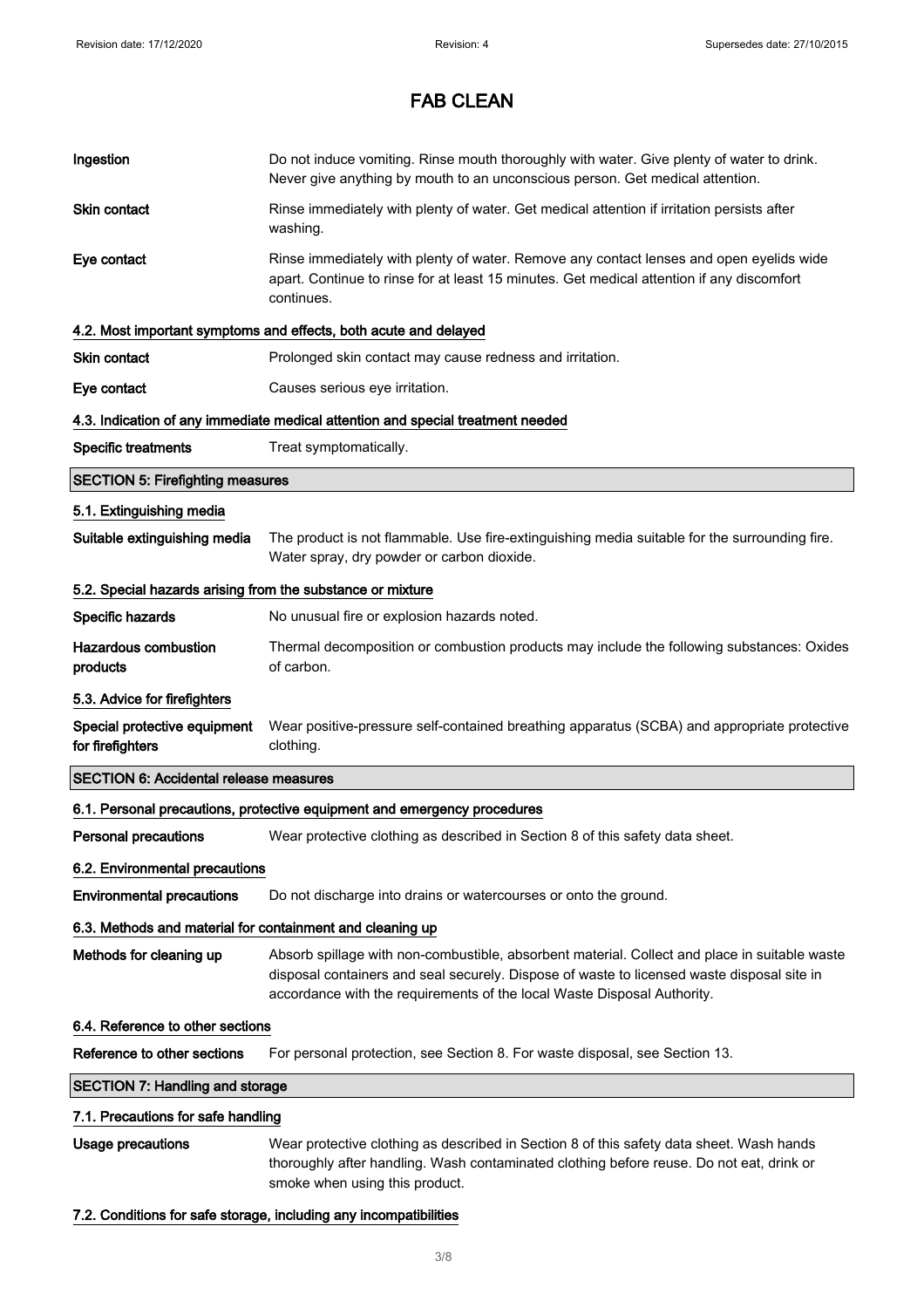| <b>Storage precautions</b>                                 | Keep out of the reach of children. Store in closed original container at temperatures between<br>5°C and 30°C.                                                                                                                                        |
|------------------------------------------------------------|-------------------------------------------------------------------------------------------------------------------------------------------------------------------------------------------------------------------------------------------------------|
| 7.3. Specific end use(s)                                   |                                                                                                                                                                                                                                                       |
| Specific end use(s)                                        | The identified uses for this product are detailed in Section 1.2.                                                                                                                                                                                     |
| <b>SECTION 8: Exposure controls/Personal protection</b>    |                                                                                                                                                                                                                                                       |
| 8.1. Control parameters                                    |                                                                                                                                                                                                                                                       |
| Ingredient comments                                        | No exposure limits known for ingredient(s).                                                                                                                                                                                                           |
| 8.2. Exposure controls                                     |                                                                                                                                                                                                                                                       |
| Protective equipment                                       |                                                                                                                                                                                                                                                       |
|                                                            |                                                                                                                                                                                                                                                       |
| Appropriate engineering<br>controls                        | Provide adequate ventilation.                                                                                                                                                                                                                         |
| Eye/face protection                                        | Side shield safety glasses are recommended when handling this product.                                                                                                                                                                                |
| Hand protection                                            | Wear protective gloves. It is recommended that gloves are made of the following material:<br>Nitrile rubber. Protective gloves should be inspected for wear before use and replaced<br>regularly in accordance with the manufacturers specifications. |
| Hygiene measures                                           | Wash hands thoroughly after handling. Wash contaminated clothing before reuse. Do not eat,<br>drink or smoke when using this product.                                                                                                                 |
|                                                            |                                                                                                                                                                                                                                                       |
| Respiratory protection                                     | Not required in normal use.                                                                                                                                                                                                                           |
| <b>SECTION 9: Physical and chemical properties</b>         |                                                                                                                                                                                                                                                       |
| 9.1. Information on basic physical and chemical properties |                                                                                                                                                                                                                                                       |
| Appearance                                                 | Clear liquid.                                                                                                                                                                                                                                         |
| Colour                                                     | Turquoise                                                                                                                                                                                                                                             |
| Odour                                                      | Green. Apple.                                                                                                                                                                                                                                         |
| pH                                                         | pH (concentrated solution): 9.5 pH (diluted solution): 8.5                                                                                                                                                                                            |
| Initial boiling point and range                            | $100^{\circ}$ C                                                                                                                                                                                                                                       |
| Flash point                                                | Not applicable.                                                                                                                                                                                                                                       |
| <b>Evaporation rate</b>                                    | Not determined.                                                                                                                                                                                                                                       |
| Upper/lower flammability or<br>explosive limits            | Not applicable.                                                                                                                                                                                                                                       |
| Vapour pressure                                            | Not determined.                                                                                                                                                                                                                                       |
| Vapour density                                             | Not determined.                                                                                                                                                                                                                                       |
| <b>Relative density</b>                                    | 1.07                                                                                                                                                                                                                                                  |
| Solubility(ies)                                            | Soluble in water.                                                                                                                                                                                                                                     |
| <b>Partition coefficient</b>                               | Not determined.                                                                                                                                                                                                                                       |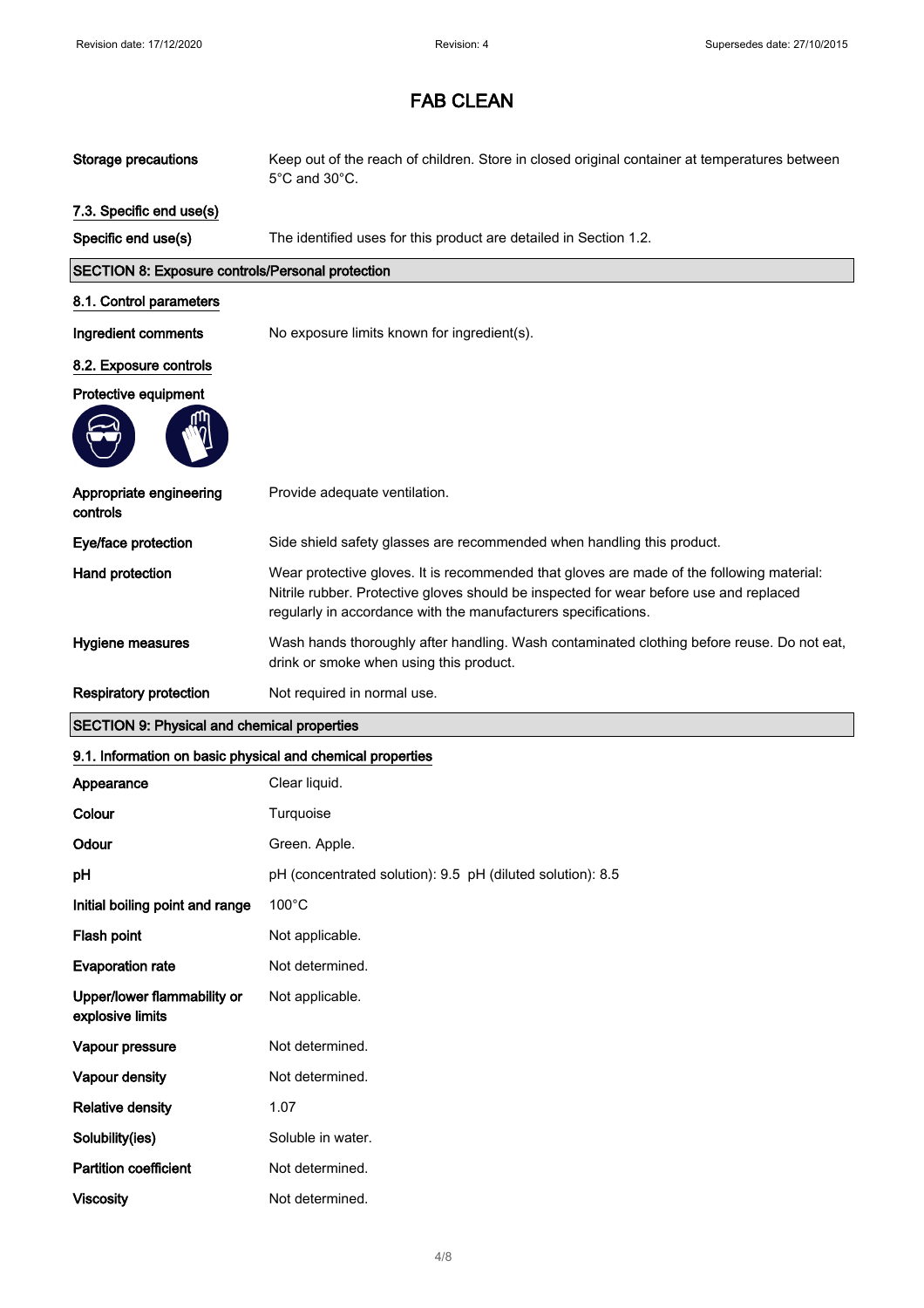| <b>Explosive properties</b>                                    | Not applicable.                                                                                                                                                                                                                                         |
|----------------------------------------------------------------|---------------------------------------------------------------------------------------------------------------------------------------------------------------------------------------------------------------------------------------------------------|
| <b>Oxidising properties</b>                                    | Not applicable.                                                                                                                                                                                                                                         |
| 9.2. Other information                                         |                                                                                                                                                                                                                                                         |
| Other information                                              | None.                                                                                                                                                                                                                                                   |
| <b>SECTION 10: Stability and reactivity</b>                    |                                                                                                                                                                                                                                                         |
| 10.1. Reactivity                                               |                                                                                                                                                                                                                                                         |
| Reactivity                                                     | There are no known reactivity hazards associated with this product.                                                                                                                                                                                     |
| 10.2. Chemical stability                                       |                                                                                                                                                                                                                                                         |
| <b>Stability</b>                                               | Stable at normal ambient temperatures and when used as recommended.                                                                                                                                                                                     |
| 10.3. Possibility of hazardous reactions                       |                                                                                                                                                                                                                                                         |
| Possibility of hazardous<br>reactions                          | Not determined.                                                                                                                                                                                                                                         |
| 10.4. Conditions to avoid                                      |                                                                                                                                                                                                                                                         |
| <b>Conditions to avoid</b>                                     | Store in closed original container at temperatures between 5°C and 30°C. Protect from<br>freezing and direct sunlight.                                                                                                                                  |
| 10.5. Incompatible materials                                   |                                                                                                                                                                                                                                                         |
| <b>Materials to avoid</b>                                      | Strong oxidising agents.                                                                                                                                                                                                                                |
| 10.6. Hazardous decomposition products                         |                                                                                                                                                                                                                                                         |
| Hazardous decomposition<br>products                            | Thermal decomposition or combustion products may include the following substances: Oxides<br>of carbon.                                                                                                                                                 |
| <b>SECTION 11: Toxicological information</b>                   |                                                                                                                                                                                                                                                         |
| 11.1. Information on toxicological effects                     |                                                                                                                                                                                                                                                         |
| <b>Toxicological effects</b>                                   | Possible mild irritation of digestive tract from detergent component. nausea Considered to be<br>a low inhalation hazard at normal workplace temperatures. Excessive inhalation of spray, mist<br>or vapour may cause temporary respiratory irritation. |
| Acute toxicity - oral<br>ATE oral (mg/kg)                      | 27,777.78                                                                                                                                                                                                                                               |
| Skin corrosion/irritation<br>Skin corrosion/irritation         | Prolonged or repeated exposure may cause the following adverse effects: skin irritation and<br>dermatitis.                                                                                                                                              |
| Serious eye damage/irritation<br>Serious eye damage/irritation | Causes serious eye irritation.                                                                                                                                                                                                                          |
| <b>Skin sensitisation</b><br><b>Skin sensitisation</b>         | None known.                                                                                                                                                                                                                                             |
| Germ cell mutagenicity<br>Genotoxicity - in vivo               | No effects expected based upon current data.                                                                                                                                                                                                            |
| Carcinogenicity<br>Carcinogenicity                             | No effects expected based upon current data.                                                                                                                                                                                                            |
| Reproductive toxicity                                          |                                                                                                                                                                                                                                                         |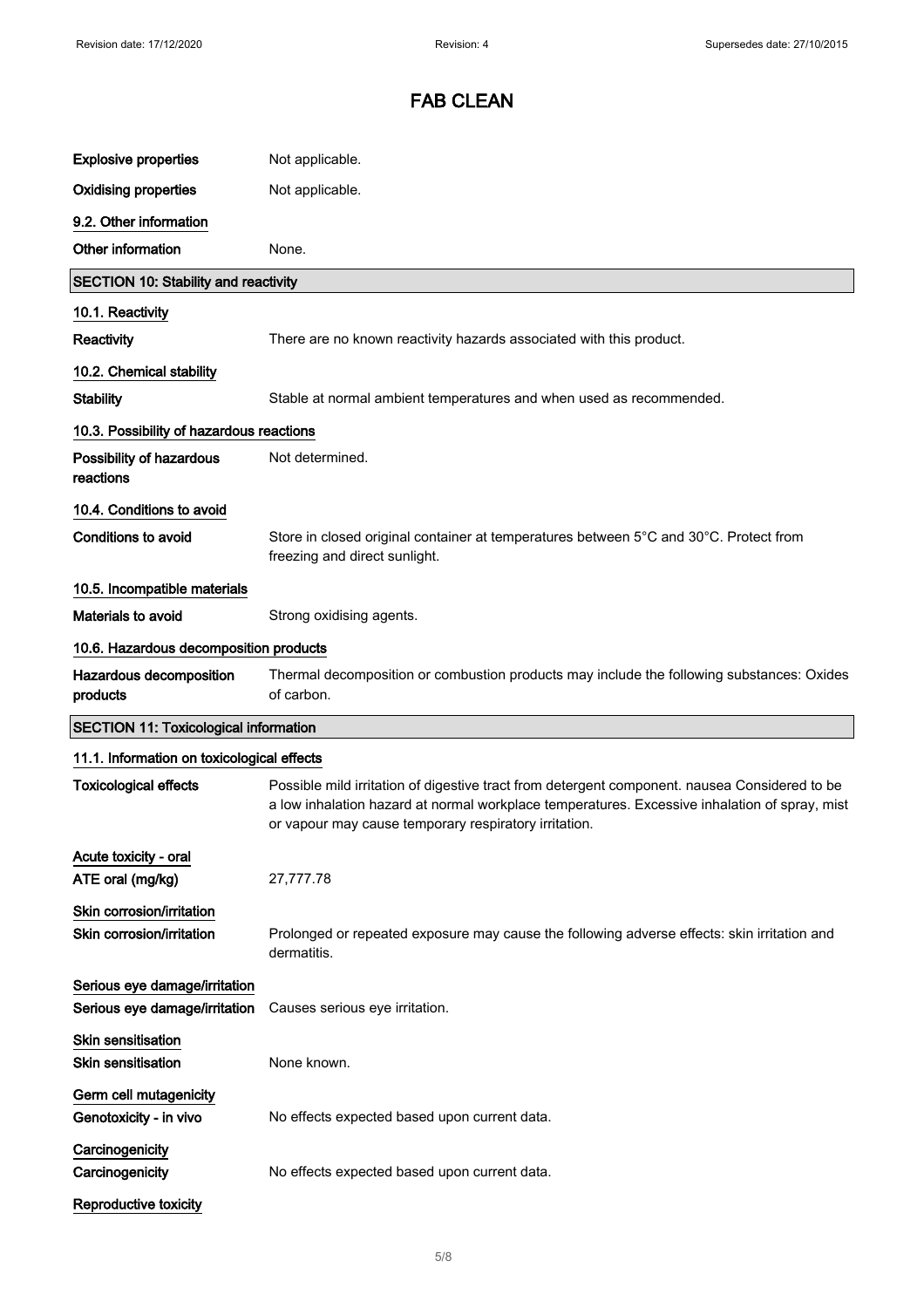Reproductive toxicity - fertility No effects expected based upon current data.

### Toxicological information on ingredients.

|                                                                |         | Sodium xylenesulphonate      |
|----------------------------------------------------------------|---------|------------------------------|
| Acute toxicity - oral                                          |         |                              |
| Acute toxicity oral (LD <sub>50</sub><br>mg/kg)                | 7,200.0 |                              |
| <b>Species</b>                                                 | Rat     |                              |
| Acute toxicity - dermal                                        |         |                              |
| Acute toxicity dermal (LD <sub>50</sub> 2,000.0<br>mg/kg)      |         |                              |
| <b>Species</b>                                                 | Rabbit  |                              |
| Acute toxicity - inhalation                                    |         |                              |
| Acute toxicity inhalation<br>(LC <sub>50</sub> dust/mist mg/l) | 6.41    |                              |
| <b>Species</b>                                                 | Rat     |                              |
| <b>ATE</b> inhalation<br>(dusts/mists mg/l)                    | 6.41    |                              |
|                                                                |         | Tetrapotassium pyrophosphate |
| Acute toxicity - oral                                          |         |                              |
| Acute toxicity oral (LD <sub>50</sub><br>mg/kg)                | 2,000.0 |                              |
| <b>Species</b>                                                 | Mouse   |                              |
| Acute toxicity - dermal                                        |         |                              |
| Acute toxicity dermal (LD <sub>50</sub> 4,000.0<br>mg/kg)      |         |                              |
| <b>Species</b>                                                 | Rabbit  |                              |
|                                                                |         | Alcohols C9-11, ethoxylated  |
| Acute toxicity - oral                                          |         |                              |
| Acute toxicity oral (LD <sub>50</sub><br>mg/kg)                | 300.0   |                              |
| Acute toxicity - dermal                                        |         |                              |
| Acute toxicity dermal (LD <sub>50</sub> 2,000.0<br>mg/kg)      |         |                              |
| <b>SECTION 12: Ecological information</b>                      |         |                              |

12.1. Toxicity

Toxicity The product is not expected to be hazardous to the environment.

Ecological information on ingredients.

### Alcohols C9-11, ethoxylated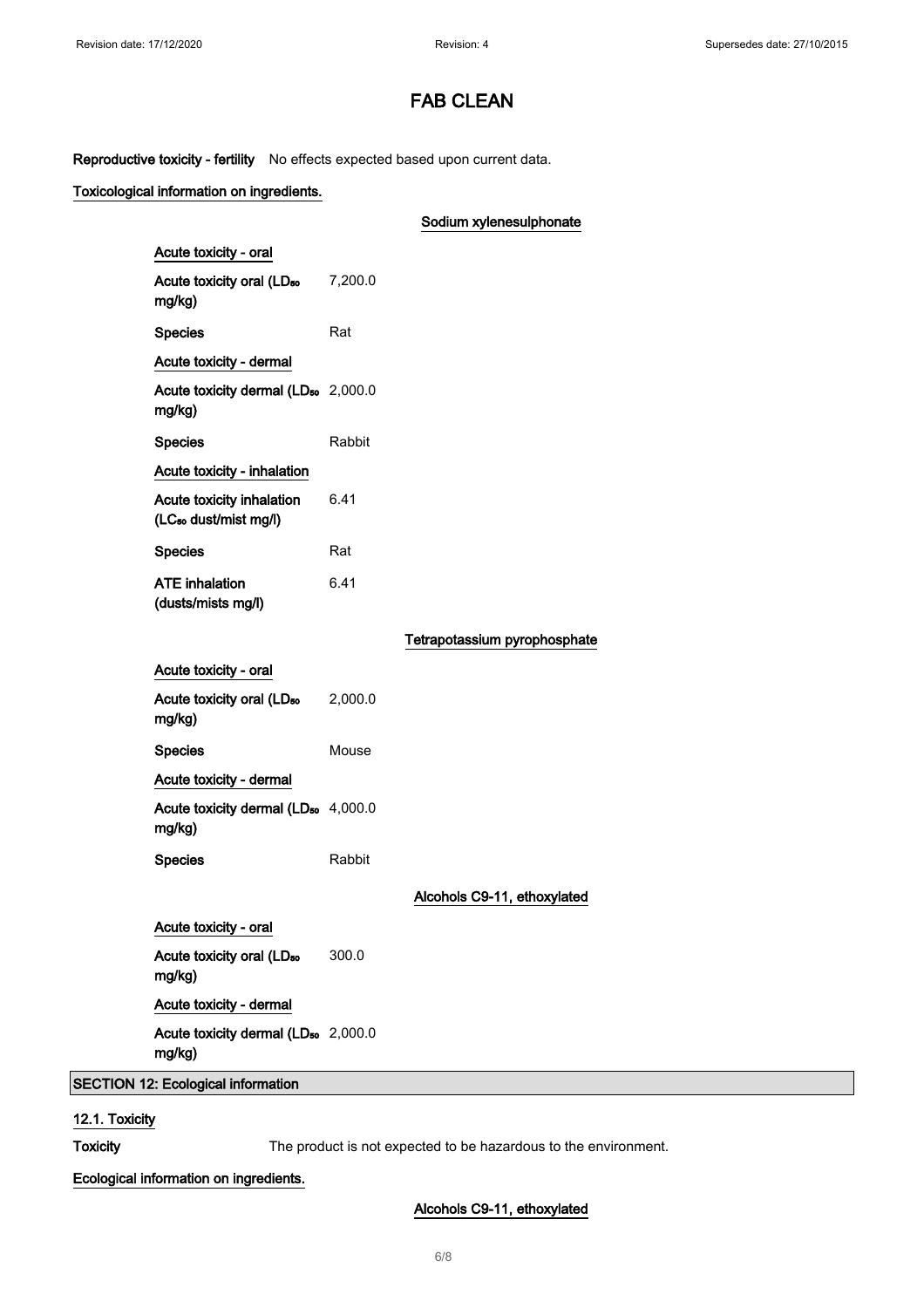|                              | Acute aquatic toxicity                     |                                                                                                                                                                                                                                                                                                                                                                                                                         |
|------------------------------|--------------------------------------------|-------------------------------------------------------------------------------------------------------------------------------------------------------------------------------------------------------------------------------------------------------------------------------------------------------------------------------------------------------------------------------------------------------------------------|
|                              | Acute toxicity - fish                      | $LC50$ , : > 10 mg/l,                                                                                                                                                                                                                                                                                                                                                                                                   |
|                              | Acute toxicity - aquatic<br>invertebrates  | $EC_{50}$ , : > 1 mg/l,                                                                                                                                                                                                                                                                                                                                                                                                 |
|                              | Acute toxicity - aquatic<br>plants         | $IC_{50}$ , : > 10 mg/l,                                                                                                                                                                                                                                                                                                                                                                                                |
|                              | 12.2. Persistence and degradability        |                                                                                                                                                                                                                                                                                                                                                                                                                         |
|                              |                                            | Persistence and degradability The surfactant(s) contained in this product complies(comply) with the biodegradability criteria<br>as laid down in Regulation (EC) No. 648/2004 on detergents. Data to support this assertion<br>are held at the disposal of the competent authorities of the Member States and will be made<br>available to them at their direct request, or at the request of a detergent manufacturer. |
|                              | 12.3. Bioaccumulative potential            |                                                                                                                                                                                                                                                                                                                                                                                                                         |
|                              | <b>Bioaccumulative potential</b>           | Not known.                                                                                                                                                                                                                                                                                                                                                                                                              |
| <b>Partition coefficient</b> |                                            | Not determined.                                                                                                                                                                                                                                                                                                                                                                                                         |
| 12.4. Mobility in soil       |                                            |                                                                                                                                                                                                                                                                                                                                                                                                                         |
| <b>Mobility</b>              |                                            | The product is soluble in water.                                                                                                                                                                                                                                                                                                                                                                                        |
|                              | 12.5. Results of PBT and vPvB assessment   |                                                                                                                                                                                                                                                                                                                                                                                                                         |
| assessment                   | Results of PBT and vPvB                    | This product does not contain any substances classified as PBT or vPvB.                                                                                                                                                                                                                                                                                                                                                 |
|                              | 12.6. Other adverse effects                |                                                                                                                                                                                                                                                                                                                                                                                                                         |
|                              |                                            |                                                                                                                                                                                                                                                                                                                                                                                                                         |
| Other adverse effects        |                                            | None known.                                                                                                                                                                                                                                                                                                                                                                                                             |
|                              | <b>SECTION 13: Disposal considerations</b> |                                                                                                                                                                                                                                                                                                                                                                                                                         |
|                              | 13.1. Waste treatment methods              |                                                                                                                                                                                                                                                                                                                                                                                                                         |
| <b>Disposal methods</b>      |                                            | Dispose of waste to licensed waste disposal site in accordance with the requirements of the<br>local Waste Disposal Authority. Empty containers should be rinsed with water then crushed<br>and disposed of at legal waste disposal site.                                                                                                                                                                               |
|                              | <b>SECTION 14: Transport information</b>   |                                                                                                                                                                                                                                                                                                                                                                                                                         |
| 14.1. UN number              |                                            |                                                                                                                                                                                                                                                                                                                                                                                                                         |
|                              | Not classified for transportation.         |                                                                                                                                                                                                                                                                                                                                                                                                                         |
|                              | 14.2. UN proper shipping name              |                                                                                                                                                                                                                                                                                                                                                                                                                         |
| None.                        |                                            |                                                                                                                                                                                                                                                                                                                                                                                                                         |
|                              | 14.3. Transport hazard class(es)           |                                                                                                                                                                                                                                                                                                                                                                                                                         |
| <b>ADR/RID class</b>         |                                            |                                                                                                                                                                                                                                                                                                                                                                                                                         |
| <b>IMDG class</b>            |                                            |                                                                                                                                                                                                                                                                                                                                                                                                                         |
| 14.4. Packing group          |                                            |                                                                                                                                                                                                                                                                                                                                                                                                                         |
| None.                        |                                            |                                                                                                                                                                                                                                                                                                                                                                                                                         |
|                              | 14.5. Environmental hazards                |                                                                                                                                                                                                                                                                                                                                                                                                                         |